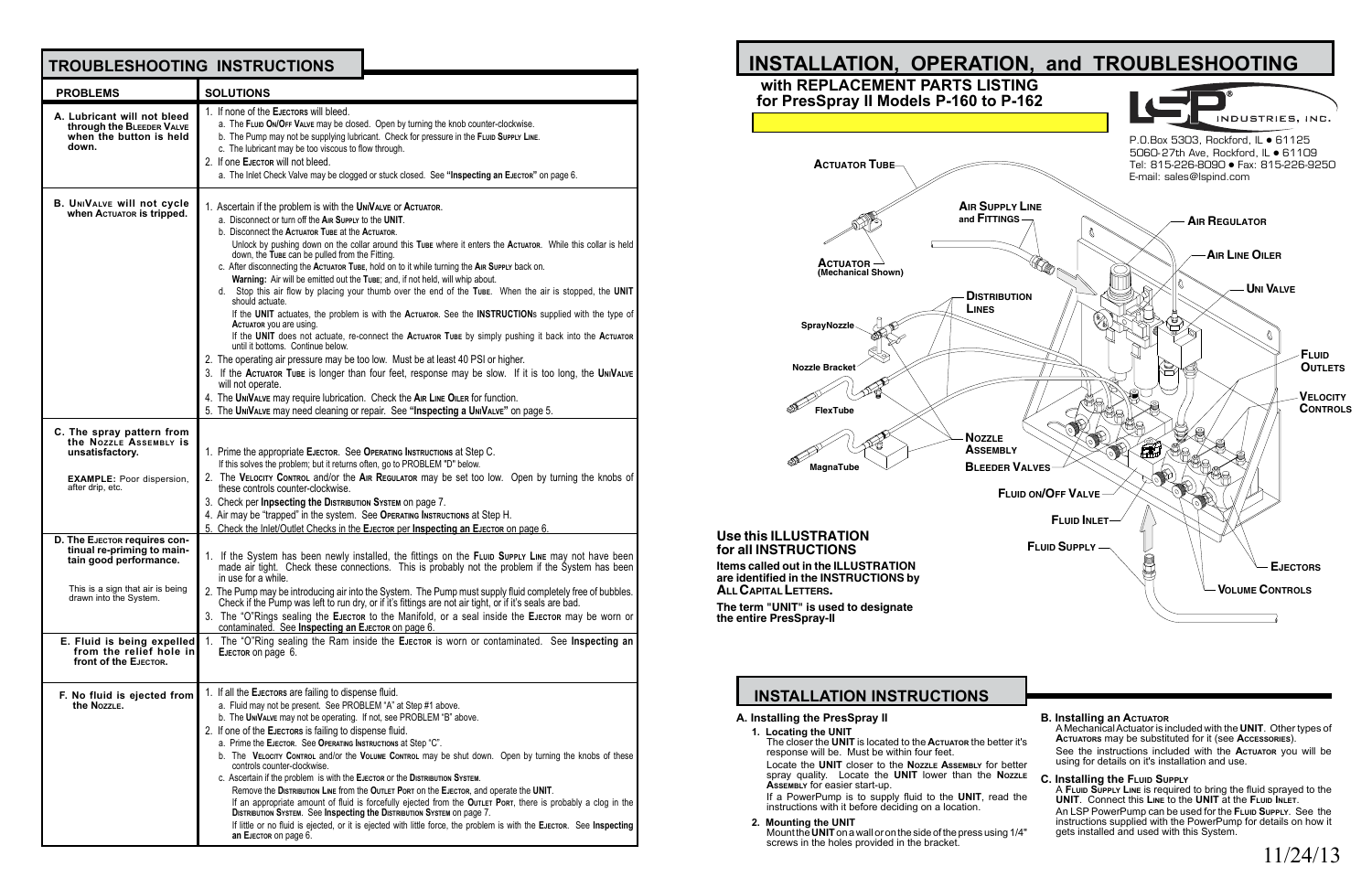## **A. Supply the Fluid to be Sprayed**

Fill the **Reservoir** with the lubricant to be sprayed. Fill until fluid level is higher than the top of the **Ejector**.

## **B.Open the Fluid On/Off Valve**

Turn the knob of **On/Off Valve** counter-clockwise to full open.

## **C. Prime the Ejectors**

Press down on the **Bleed Valve** located on top of each **Ejector**. Hold down until the fluid flowing from the hole in the side of this **Valve** is void of air bubbles.

**D. Supply Operating Air** Connect or turn on the **Air Supply** to the **UNIT**.

## **E. Open the Controls**

Fully open the **Velocity Control** and **Volume Control** by turning their knobs counter-clockwise. Fully open the **Air Regulator** by turning its knob clockwise.

## **F. Operate the UNIT**

Cycle the **UNIT** until the **Distribution Lines** fill and the **Nozzles** begin to eject lubricant. The spray pattern will be of poor quality and will drip until all air is ejected from the **System**. Continue cycling until spray is a sharp burst with no drips. If there are problems, go to **step H.** below.

Turn the **VELOCITY CONTROL** clockwise to reduce the intensity of the spray burst. Used to control lubricant over-spray and bounce.

## **G. Make Adjustments**

**NOTE:** Before making any adjustments, the **System** should be operating at optimum or these adjustments may change.

## **1. Aim the Nozzles**

Position **Nozzle**(s) to achieve the desired spray coverage.

**1. Incorrect DISTRIBUTION LINE**<br>The problem may be due to using improper DISTRIBUTION LINE. If the Line is too "soft", it will expand at ejection and absorb the burst of pressure required for a good spray. After the spray, the **Line** contracts again to squeeze out a drip. The longer the **Line**, the worse the effect. Even **HyPressure Tube** will do this if too long a length is used.

#### **2. Reduce the amount of Fluid used.** Turn the **Volume Control** clockwise to reduce the amount of lubricant being sprayed to the amount desired.

## **3. Reduce the Operating Air Pressure.**

Using the **Air Regulator**, reduce pressure until:

- a. Spray quality deteriorates, then increase 10 PSI and operate.
- b. Unit begins to malfunction, then increase 10 PSI and operate.
- c. Air regulator shows 40 PSI. This is the minimum recommended pressure for the operation of this equipment. Operating under these conditions gives power with economical air consumption.

## **4. Set the Velocity Control**

Require support. Metal **Distribution** Line can be used for this if anchored close to the **SprayNozzle**. With flexible **Line**, a **NozzleBracket** will be required for support.

Install into a tapped hole. Drill and tap for 1/8-27 pipe thread at the desired location. Screw **FLEXTUBE** into hole.

Simply set in place on an iron surface. A powerful magnetic base is used to hold the **MAGNATUBE** in place.

## **5. Adjust the AirLine Oiler**

Turn knob at top of **AirLine Oiler** to adjust its usage to one drop of oil every 10 to 15 cycles.

## **H. Purging the Distribution Lines**

If inferior spray or dripping from the **Nozzles** persists, one of the following situations may be the cause.

## **C. Installing the Distribution System**

This system consists of **Nozzle Assemblies**, **Distribution Line**, and their connections with the **UNIT**.

## **1. Items required for the System**

## **a. Nozzle Assemblies**

This Line is very important to good performance. Check that it is of proper type. See **INSTALLATION INSTRUCTIONS** at **Step "D"**.

Consist of **SprayNozzles, FlexTubes, MagnaTubes, NPT Nozzles,** or **InDieNozzles**. Use one **Nozzle** per **Ejector**.

> If this Line is metal, check for kinks or crimping that may have close off. If it is flexible **Line**, check it for cuts or cracks.

## **b. Distribution Line**

**NOTE:** Whenever a Nozzle Tip (#1) is removed, the Check Ball (#4, #7) should be replaced. In time, the Ball takes a "set" and will not seat properly once disturbed.

Carries lubricant to be sprayed to the **Nozzle Assemblies**. Tubing must be 1/4" in diameter. For best spray quality, use metal tubing. Soft copper is the easiest to handle.

*For flexible Distribution Line, use only HyPressure Tubing (see ACCESSORIES). Any other flexible tubing will give poor spray quality and/or may burst.*

## **c. Line Fittings**

**Nozzles** and **Ejectors** have built-in connections of the "Compression Fitting" type. Use the same type fittings for running **Distribution Lines**.

## **2. Mounting the Nozzles Assemblies**

## **a. SprayNozzles**

## **b. FlexTubes**

## **c. MagnaTubes**

## **d. InDieNozzles**

These **Nozzles** require special attention. Call **L.S.P.** or our representative for advice if planning to use **InDieNozzles**.

## **e. NPT Nozzles**

These **Nozzles** thread directly into a 1/8-27 NPT tapped hole or fitting. Use thread sealant when installing.

## **3. Installing the Distribution Lines**

- a. Keep length of all **Lines** to a minimum. Run each **Line** as directly as possible, use no slack unless necessary.
- b. Use metal tubing wherever possible. If flexible **Line** must be used, use metal as far as possible and continue with flexible **Line**, using it only where needed.
- c. Keep contamination out of the **Lines**. Have the tubing clean on the inside before installing.
- d. Make all connections properly. **Line** must be bottomed in fittings while nut is tightened to hand-tight and then one full turn further.

## **D. Installing the Air Supply**

The **UNIT** operates on compressed air in extremely fast bursts. The line supplying this air must not restrict its flow. The chart below gives the minimum air passages for the **Air Supply Line & Fittings** depending on how many **Ejectors** are on the **UNIT**.

| l No. of                   | Tube I.D.                                         | Pipe Size &                                  | <b>NOTE:</b>                                                                             |
|----------------------------|---------------------------------------------------|----------------------------------------------|------------------------------------------------------------------------------------------|
| <b>LEiectors</b>           | (not O.D.)                                        | Fittinas                                     |                                                                                          |
| 1 or 2<br>3 or 4<br>5 or 6 | $3/16"$ (.187)<br>$1/4"$ (.250)<br>$5/16"$ (.312) | $1/8"$ N.P.T.<br>1/4" N.P.T.<br>$3/8"$ N PT. | Increase passage<br>by one size if using<br>an elbow fitting, or<br>line is over 10 feet |

Run the appropriately sized **Air Supply Line** from your compressed air supply and connect it to the open port in the **Air Requlator** on the **UNIT**. long.

Fill the **AirLine Oiler** with light machine oil.

2

# **INSTALLATION** (continued) **NARGE 2018 2019 10 DERATING INSTRUCTIONS**

**A. The Distribution Line**

In either case, check all connections to insure they are air tight.

## **B. The Nozzle Tip**

- 1. Unscrew the Nozzle Tip (#1). Caution, this Tip is spring loaded.
- 2. Inspect the Check Spring (#2, #6). Replace if broken or deformed.
- 3. Clean the Nozzle Tip (#1) and blow dry. Inspect by looking through it.If you do not see a tiny, uniformly shaped hole, there is a clog.
- Tips on unclogging a Nozzle Tip:
- ...Try to dislodge it with a high pressure stream directed backward to the normal flow through the Nozzle.
- ...If you must use a tool, use one as "soft" as possible (plastic, fiber)

...Apply no more pressure than necessary. The Tip is easily damaged.

- Some clogs are impossible to get out without harming the Tip. Keep spare Nozzle Tip handy for such cases.
- 4. At re-assembly, clean the Nozzle Tip of all residue and apply thre sealant. Torque to 80-120 in.lbs.



| the   | <b>C. The FLEXTUBE \ MAGNATUBE</b><br>A FlexTube or MagnaTube may be clogged or leaking. These<br>problems are handled differently as described below.                                             |
|-------|----------------------------------------------------------------------------------------------------------------------------------------------------------------------------------------------------|
| d it  | 1. Checking for a clogged FlexTube.                                                                                                                                                                |
|       | First do Step "B" above. Do no more dis-assembly. Check for<br>the clog by running a wire or blowing through the Copper Tube<br>(#16).                                                             |
| #7)   | 2. Repairing a leaking FlexTube.                                                                                                                                                                   |
| eat   | a. Unscrew the Check Housing (#12) from the FlexTube (#15).                                                                                                                                        |
|       | <b>NOTE:</b> Removing the Nozzle Tip (#1) is not necessary.                                                                                                                                        |
|       | b. Unscrew the FlexTube (#15) from the Mounting Adapter<br>$(H17)$ .                                                                                                                               |
| it.If | c. Remove the two small "O"Rings(#13) and Backup Rings(#14).<br>See if they are dirty, cut, or deformed. Clean or replace<br>as needed.                                                            |
| the   | d. Check the surfaces where these "O"Rings seal. If scratched or<br>marred, have smoothed or replace the part.                                                                                     |
|       | e. Re-assemble in reverse order, and torque parts to 60-80<br>in lbs.                                                                                                                              |
| pа    | <b>NOTE:</b> Do not remove the Copper Tube (#16) from FlexTube (#15)<br>unless one or the other needs replacing. If it is necessary,<br>be careful to not mar the soft Copper Tube which is easily |
| ead   | scratched.                                                                                                                                                                                         |
|       |                                                                                                                                                                                                    |

## **Inspecting the Distribution System** Refer to **PARTS LIST "E"** for Key No's shown in parenthesis.

## **PARTS LIST "E"**

**Use the appropriate Figure at the right to identify the Part by it's Key No.**

#### **Using the Key No. and table below, find the Part Number, No. of Pieces used, and the Description of the Part needed.**

|    | KEY PARTNO.    | No. | <b>DECRIPTION</b>            |  |  |
|----|----------------|-----|------------------------------|--|--|
|    | NOZ-101        | 1   | NOZZLE, 110° FAN:            |  |  |
|    | <b>NOZ-102</b> | 1   | NOZZLE, 80° FAN:             |  |  |
| 1  | NOZ-103        | 1   | NOZZLE, 65° FAN:             |  |  |
|    | <b>NOZ-104</b> | 1   | NOZZLE, 25° FAN:             |  |  |
|    | <b>NOZ-105</b> | 1   | NOZZLE, 55° ROUND:           |  |  |
|    | <b>NOZ-106</b> | 1   | NOZZLE, SIDE FAN:            |  |  |
| 2  | <b>SPG-005</b> | 1   | SPRING, CHECK:               |  |  |
| 3  | EYE-001        | 1   | <b>EYELET, CHECK</b>         |  |  |
| 4  | <b>BAL-021</b> | 1   | <b>BALL, CHECK:</b>          |  |  |
| 5  | SET-019        | 1   | SEAT, CHECK:                 |  |  |
| 6  | 280-SPG-01     | 1   | <b>SPRING ASSEMBLY:</b>      |  |  |
| 7  | <b>BAL-022</b> | 1   | <b>BALL, CHECK:</b>          |  |  |
| 8  | <b>HSG-050</b> | 1   | <b>HOUSING, CHECK</b>        |  |  |
| 9  | <b>HSG-020</b> | 1   | <b>HOUSING, CHECK</b>        |  |  |
| 10 | FIT-017        | 1   | FITTING, NUT:                |  |  |
| 11 | 290-BRK-02     | 1   | <b>BRACKET ASSY:</b>         |  |  |
| 12 | <b>HSG-036</b> | 1   | <b>HOUSING, CHECK:</b>       |  |  |
| 13 | <b>RGO-006</b> | 2   | O-RING.SEAL:                 |  |  |
| 14 | <b>RGB-006</b> | 2   | RING, BACKUP:                |  |  |
| 15 | 281-TUB-01     | 1   | <b>FLEXTUBE ASSY:</b>        |  |  |
| 16 | <b>TUB-011</b> | 1   | <b>TUBE, COPPER:</b>         |  |  |
| 17 | ADP-041        | 1   | <b>ADAPTER, MOUNTING:</b>    |  |  |
| 18 | <b>BRK-014</b> | 1   | <b>BRACKET, MOUNTING</b>     |  |  |
| 19 | 282-BAS-07     | 1   | <b>MAGNETIC BASE</b>         |  |  |
| 22 | <b>SCR022</b>  | 1   | SCREW, BUTTON HD: 10X32-.875 |  |  |
|    |                |     |                              |  |  |





**INDIENOZZLE**



10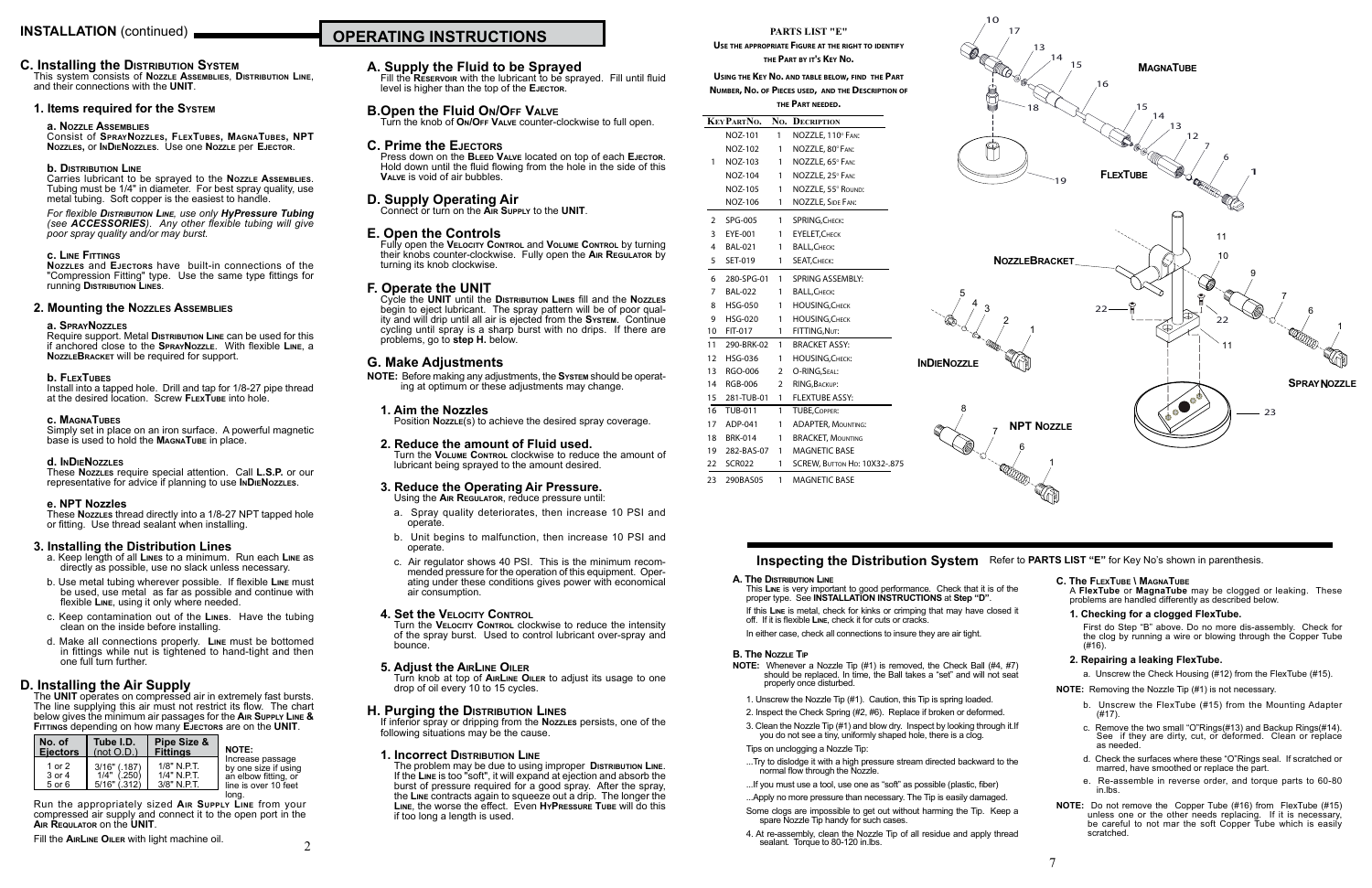# **OPERATING** (continued)

For use as flexible **Distribution Line**. L.S.P. supplies this tubing because it is the only type of flexible **Line** found to give satisfactory performance. No other type works well enough.

**Example #1:** If a portion of the

**System** has been fabricated, configurations such as those shown at **Fig #1** can trap air in the **System**.

Used to replace an **Ejector** when necessary. Acts as a sealplate. Allows continued operation while EJECTOR is removed.

the one above it.

#### **Fig #2** shows the same **System** without the **Fig #2** potential problems of DOWEL USED AS - $\overline{\phantom{a}}$  SMALL DIAMETER **PASS BOTTOM** NO BLIND **NOTE:** We recommend PASSAGE DRILLED **PASSAGES** you contact L.S.P. or our OFF-CENTER<br>TO TOP representitive for suggestions before attempting to fabricate any part of the **Distribution System**, or



use **InDie Nozzles**.

## **B. P-940 HyPressure Nylon Tubing**

## **C. P-925 NozzleBracket**

Used to support **SprayNozzles**. Gives complete control of aiming the spray pattern. Moves up/down 5", rotates 360°, and tilts 180°. Adapts to the **MagnaBases**.

## **D. P-903 Cover Plate**

## **2.Drawn-In Air**

During operation the **System** sees a vacuum. Any connection that is not air tight may allow air in. Use pipe sealant on all threads, and make all tube connections properly.

## **3.Introduced Air**

If your lubricant container is left to run dry it will allow air into the **System**. Such air will need to be purged again. See **steps C. and F.** above.

#### **4.Trapped Air** The examples in **Figs #1, 2, and 3** below, show how "pockets" can trap air in the **System**. They do not show every possible situation, but give an idea of what to look for. **Fig #3 Example #2:** AIR BUBBLE IN A high area in the HIGH AREA OF **Distribution Line** can DISTRIBUTION LINE keep an air bubble AT REST from being ejected. See **Fig.#3**. ㅁ To cure the problem, **BUBBLE MOVES** Try cycling the **UNIT** TOWARD NOZZLE,<br>BUT DOES NOT as fast as possible at **GET TO IT** full volume to drive **DURING** the bubble up to the **EJECTION** ШL **Nozzle**. POOR<br>SPRAY<br>PATTERN 口 If the above doesn't work, modify the **Line** so travel is always **BUBBLE EXPANDS** "up" (hold the high AND RETURNS TO HIGH AREA AFTER area of the **Line** down, EJECTION IĘ or lift the **NozzLE** higher while cycling DRIPPING<br>AFTER THE the **UNIT**). **SPRAY**  $\Delta$  $\Delta$ **ACCESSORIES** The following **ACCESSORIES** are available to enhance the performance of your **System**. See L.S.P.'s Catalog for more details. **E. P902 Replacement Ejector** Is a direct replacement for any **E**JECTOR. Used as a spare to replace an **Ejector** should one go down. **F. Actuators** Any **Actuator** listed below may be used to operate the **UNIT**. **1. E-300 PresSpray Controller** Provides delay time, counter, and pulsator functions. Along with many others to give complete control of the **UNIT**'s applicaton. **2. E-305 Pulsator Actuator** Provides a pulsator function for multiple ejections each cycle. **3. E-310 Counter Actuator** Provides a counter function to eject after a set number of cycles. **4. E-315 Timer Actuator Noz Iber** Provides a controllable cycle timer for independent cycling. **P-241 5. P-912 Solenoid Actuator P-242** Consists of a solenoid operated air valve for use as an Actuator. **P-243 6. P-908 AirTimer Actuator P-245 N/A** Consists of an air operated cycling timer for use as an Actuator. **7. P-901 Mechanical Actuator** Consists of a mechanically tripped valve for use as an Actuator. **G. MagnaBases** Holds the **NozzleBracket**, **Mechanical Actuator**, and other **ACCESSORIES** for easy positioning and adjustment. **1. P-905 MagnaBase** Holds with a force of 100 pounds. **2. B-909 MagnaBase** Holds with a force of 200 pounds.

Piston seals air used. Ram ejects the fluid sprayed. Inspect as fol**lows** 

## **A. Nozzle Assemblies**

There must be at least one of these items for each **Ejector** on the **UNIT**.

- **1. P20X SprayNozzle**
	- Consists of a **Nozzle Tip** and a **Check** to prevent after-drip.
- **2. P-21X FlexTube**
- Consist of a **SprayNozzle** on a **StaPut Flexible Tube**.
- **3. P-22X MagnaTube**
	- Consists of a **FlexTube** mounted on a **MagnaBase**.
- **4. P-24X InDieNozzle**

Consists of only the **Nozzle Tip** with a built-in check.

**5. P-25X NPT Nozzle**

Consists of a **SprayNozzle** w/male 1/8 NPT Thread connection.



AIR BUBBLE TRAPS 4N-DIE NOZZLE

## **Removing an Ejector**

## **A. Remove the Air Supply**

For saftey sake, disconnect the **Air Supply** to the **UNIT**.

## **B. Close the FLUID ON/OFF VALVE**

Turn the Fluid On/Off Valve clockwise until shut down. If this is not done, fluid will spill out when the **Ejector** is removed.

## **C. Remove the Ejector**

- 1. Disconnect **Distribution Line** from the **Outlet** on the **Ejector**.
- 2. Remove two Screws on top of **Ejector** which hold it to the Manifold.
- 3. Lift the **Ejector** from the Manifold. Be careful doing this, so as not to lose either of the "O" Rings that seal between the two.

## **D. Re-Placement of Ejector**

- 1. Replace the **Ejector** with another, or a CoverPlate (see **Accessories**), or with the same **Ejector** after being repaired.
- 2. Make sure the "O"Rings that seal between the **Ejector** and Manifold are clean, in good condition, and properly located into the grooves of the pilot bosses.
- 3. Torque the Screws which hold the **Ejector** (or CoverPlate) to the Manifold to 80-100 in.lbs.
- **NOTE:** If you use a Cover Plate, use the Screws supplied with it instead of those for an **Ejector**.

 $20$ 

# **D. The Piston & Ram Assembly (#19)**

- 1. Remove the four Screws(#26) holding End Plate(#25) to the Barrel(#1). Caution, this Plate is spring loaded.
- 2. The Return Springs may push the End Plate, Piston, and/or Cylinder from the Barrel. If not, remove by hand. If these parts are stuck, remove the Volume Control (#4) from the opposite end of the Barrel; this will allow access for pushing the parts out from that end.
- 3. Remove Piston & Ram Assy(#19), Cylinder(#20), and both Return Springs(#15). If a Spring is broken, be sure to remove all the pieces.
- 4. Remove the Guide Assembly (#17) using an LSP Tool #SP-935 or a very wide bladed screwdriver in the removal slot.
- 5. Clean and inspect all parts and seals. Replace worn, broken, or deformed parts, and worn, cut, or nicked seals.

## **E. Re-Assembly of the Ejector**

Reverse the process above. Check the following.

| Type of<br><b>Spray Tip</b> | SprayNoz   FlexTube   MagTube  <br>lNumber | <b>Number</b> | <b>Number</b> | <b>NPT</b><br><b>Number</b> | <b>INDIEN</b><br><b>Numb</b> |
|-----------------------------|--------------------------------------------|---------------|---------------|-----------------------------|------------------------------|
| 110°Fan Spray               | P-201                                      | P-211         | P-221         | P-251                       | $P-2$                        |
| 80° Fan Spray               | P-202                                      | P-212         | P-222         | P-252                       | $P-2$                        |
| 65°Fan Spray                | P-203                                      | P-213         | P-223         | P-253                       | $P-2$                        |
| 25°Fan Spray                | P-205                                      | P-215         | $P-225$       | P-255                       | $P-2$                        |
| 55°Cone Spray               | P-207                                      | P-217         | P-227         | P-257                       | N/A                          |
| <b>Rt.Angle Spray</b>       | P-209                                      | N/A           | N/A           | P-259                       | N/A                          |

- 1. If a new Guide Assembly (#17) is used it will come complete with the new O-Rings already installed and is ready for use. If the original Guide Assembly is re-installed make sure it is free of all residue and contamination.
- 2. Apply thread sealant before installing. Torque to 75-100 in.lbs.
- 3. Insure the side pins on Piston & Ram Assy (#20) are inserted into the Return Springs(#15). And that the center pin (the Ram) aligns with and slides into the Guide Assembly (#17).
- 4. Torque Screws(#26) in End Plate(#25) to 50 to 70 in.lbs.

Refer to **PARTS LIST "D"** for Key No's shown in parenthesis.

## **A. Placing the Ejector into a Vise**

Clamp only on sides of the Barrel(#1) that have no fittings protruding.

## **B. The Inlet Check Valve**

Allows fluid in from the **Fluid Supply**. Inspect it as follows.

- 1. Unscrew the Inlet Adapter(#8) from the Barrel(#1).
- 2. Clean the Inlet(#8) and inspect the small "O"Ring(#6) inside. Do not remove this "O"Ring unless worn or broken. If it must be replaced, do not scratch the groove while removing it.
- 3. Check the movement of the Inlet Check. The Check Valve should fit closely in its cavity, yet move freely.
- 4. Inspect the rounded corners on the Check (the points at which it is guided in the cavity). These corners must be smooth and show no wear or deformation.
- 5. Inspect the Checks cavity for contamination or corrosion.

# **C. The Outlet Check Valve**

- Allows fluid out to the **Distribution Line**. Inspect it as follows. 1. Unscrew Outlet Fitting(#12) from the Barrel(#1). Caution, this part is spring loaded.
- 2. Inspect the Spring(#11). Replace if broken or deformed.
- 3. Inspect the Check Ball(#9). Replace if worn or deformed.

# **PARTS LIST "D"**

## **The Ejector** (reference Fig #7)

| T <b>he Ejector</b> (reference Fig #7) |                                                                                         |                                      |                                                                                                                  |   |  |
|----------------------------------------|-----------------------------------------------------------------------------------------|--------------------------------------|------------------------------------------------------------------------------------------------------------------|---|--|
|                                        | <b>Key Part</b>                                                                         |                                      | <b>No. Description</b><br>No. Number Pcs -or- Part Name                                                          |   |  |
| 1<br>$\star$ 2                         | <b>BRL-026</b><br>RGO-059                                                               | 1<br>1                               | <b>BARREL, Ejector:</b><br>"O" RING. Seal:                                                                       |   |  |
|                                        | ★ 3 RGB-014<br>4 202-SCR-02 1<br>★ 5 CHK-008                                            | 1<br>1                               | RING, Backup:<br><b>VOLUME SCREW:</b><br>CHECK, Inlet:                                                           |   |  |
|                                        | ★ 6 RGO-057<br>* 7 RGO-020<br>8 INL-018<br>★ 9 BAL-022<br>★10 EYE-004                   | 1<br>4<br>1<br>1<br>1                | "O" RING, Seal:<br>"O" RING, Seal:<br>INLET, Fluid:<br>BALL, Check:<br>EYELKET, Flanged:                         |   |  |
|                                        | ★ 11 SPG-003<br>12 OUT-003<br>★ 13 FIT-017<br>14 202-VAL-04<br>★ 15 SPG-021             | 1<br>1<br>1<br>$\mathbf{1}$<br>2     | SPRING, Check<br><b>OUTLET, Fluid:</b><br>FITTING, Nut:<br><b>BLEEDER VALVE:</b><br>SPRING, Return:              |   |  |
|                                        | ★ 16 RGB-005<br>★ 17 202-GID-01<br>★ 18 RGO-063<br>19 202-PIS-01<br>20 CYL-034          | 1<br>1<br>1<br>$\mathbf{1}$<br>1     | BACKUP, Seal:<br><b>GUIDE ASSEMBLY:</b><br>"O" RING: Seal:<br><b>PISTON ASSEMBLY:</b><br>CYLINDER, Air:          |   |  |
|                                        | ★ 21 RGO-062<br>★ 22 RGO-050<br>23 202-SCR-01<br>24 INL-017<br>25 PLT-040<br>26 SCR-004 | 1<br>1<br>$\mathbf 1$<br>1<br>1<br>4 | "O" RING, Seal:<br>"O" RING. Seal:<br><b>VELOCITY SCREW:</b><br><b>INLET, Air:</b><br>PLATE, End:<br>SCREW, Cap: | 4 |  |

## 0 **202-ACY-05** Ejector Repair Kit

## **Inspecting an EJECTOR**

1

2 3

Q

♠ æ

12 13

> 7 14

> > 15

16

18

19

21

25

22

# 23

7

15

24

26

17

**Figure #7**